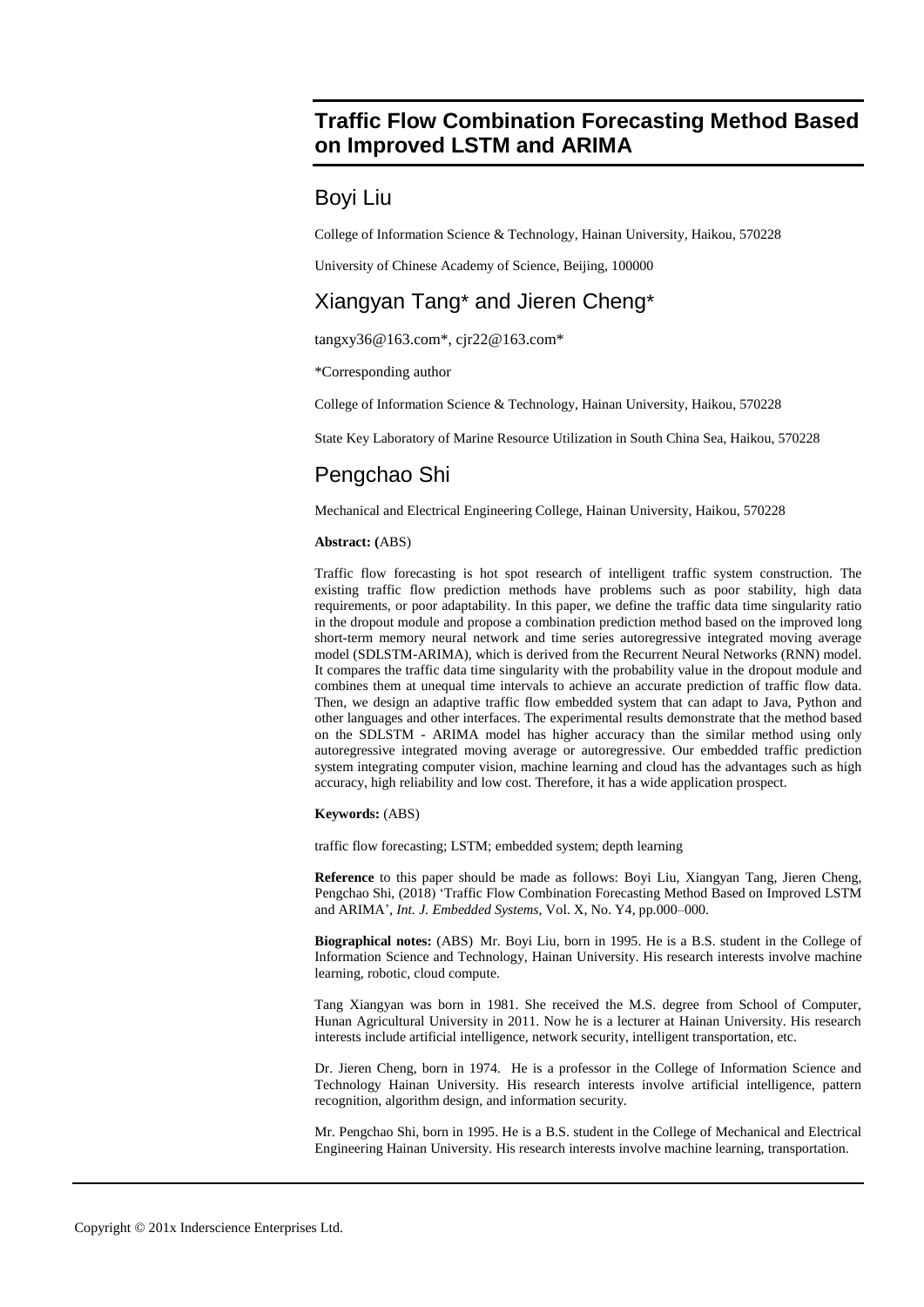## **1 Introduction**

With the development of social economy and transportation, the severely frequent traffic problems and challenges in the traditional mode of traffic have aroused worldwide attention. In recent years, many countries have invested a large number of resources to carry out the development of management and control technology for road transportation system. Intelligent Transportation System (ITS) has been developed rapidly (Alam M et al., 2006; Moral-Muñoz J A et al., 2016), which can achieve quite a few exciting functions (Peter M and Vasudevan S K. 2017). Accurate traffic flow forecast is prerequisites and key steps to realize ITS, which are conducive to improving the efficiency of transport operations and the quality of folks' travel. ITS is also important to alleviate the road congestion, reduce carbon emissions, conserve the energy and so on. Relying on the current and historical traffic flow data, especially with the rapidly development of big data and machine learning in recent years. Excellent ITS forecasts the traffic flow reasonably and designs the best route for vehicles, realizing the traffic's balanced distribution in the road network and improving road utilization. It can achieve higher value of utility with the longer time of prediction. This paper made research on this problem and proposed a combination prediction method based on the improved long short-term memory neural network and time series autoregressive integrated moving average model (SDLSTM-ARIMA) with higher accuracy and longer prediction time. To address this issue, we designed an adaptive embedded system for the algorithm.

Traffic flow is an important measurement of the traffic state. It refers to the number of vehicles through a road section during a period (Bright P W et al., 2015). The excellent traffic flow prediction algorithm can predict the traffic flow for a certain period earlier and accurately. Traffic flow is affected by multifarious factors, while being subject to noise and non-linear interference, thus its rule is difficult to grasp, especially in the short-term traffic flow forecast (Habtemichael F G and Cetin M, 2016), which has been a challenging problem. In recent years, a large number of traffic flow prediction algorithms have been proposed [Lv Y et al., 2015; Hou Y et al., 2015], it can be broadly divided into two categories according to their forecasting basis: one prediction model is based on mathematical statistics and traditional mathematical such as calculus (Romero D et al., 2016); The other is developed by the means that mainly combined with modern science, technology and methods (Lopez-Garcia P, 2016).

The first class certainly includes a variety of traffic flow prediction algorithms. One of the representative results is Ahmed and Cook's time-series model (Fan Na, 2012) in the traffic flow prediction field for the first time in 1979, which includes the auto regressive model (AR) (Kumar S V and Vanajakshi L, 2015), the moving average model (MA) (Moorthy C K and Ratcliffe B G, 1988), the auto regressive moving average model (ARMA) (Williams B et al., 1998) and so on. The technology is mature and has high accuracy when the sample data is sufficient. It is used in relatively stable traffic, but subject to random factors. This method has high requirements for data and needs a large number of uninterrupted data. Stephanedes proposed history-average model (Stephanedes Y J et al., 1981) applied to urban traffic control system in 1981.This algorithm is simple and fast, but can not cope with emergencies; Okutani and Stephanedes proposed Kalman Filtering Model (Okutani I and Stephanedes Y J., 1984) for the traffic flow's prediction in 1984. Predictive factor selection in the algorithm is flexibility and this method has high precision and excellent robustness. But it requires a large number of matrix calculations and its forecast value is delayed for several time periods occasionally, which making it difficult to realize real-time online prediction. In addition, a series of traffic flow forecasting methods have been proposed in recent years, spatial-temporal characteristics-based analysis (Misra C et al., 2009), random forest model (Teles J, 2013) and similarity model (Hou Z and Li X, 2016), etc.

One of the representative traffic flow prediction algorithm of the second class is Davis and Nihan's Nonparametric Regressive Model (Davis G A and Nihan N L, 1991) applied to traffic flow prediction in 1991. Without prior knowledge, it can perform more accurate than parametric modeling only with sufficient historical data, but its complexity is also high. Dougherty proposed neural network (Dougherty M, 1995) for traffic flow prediction in 1995, which is suitable for complex and non-linear conditions. It can be effective to predict when the data is incomplete and inaccurate with outstanding adaptability and fault-tolerance. But it requires a great deal of learning data and the training process is complex. The classification regression tree method (Xu Yanyan et al., 2013) for the traffic flow forecast proposed by Xu Yanyan et al. in 2013. It has a better prediction effect and interpret ability but requires a great deal of training data and certain skills for parameter adjustment. In addition, plenty of traffic flow forecasting methods based on the above methods, deep belief network model (Liu F et al., 2015), support vector machine (Bai C et al., 2015), wavelet neural network model (Yanchong C et al., 2016), hybrid neural network model (Moretti F et al., 2015) have been proposed in recent years.

The traffic flow forecasting model proposed above has certain improvement in accuracy. Nevertheless, its prediction time of high precision is limited to  $5$ min  $\sim 15$ minutes while its prediction accuracy is not extremely high during  $30$ min  $\sim 60$ min, and its stability is also poor. This work address this problem by developing an unequal interval combining model based on improved LSTM (Tian Y and Pan L, 2016), which can guarantee a high accuracy rate under the condition of reducing the prediction hours and the increasing the length of the sampling time interval.

The embedded system of traffic flow detection is the key to the realization of any traffic flow prediction algorithm. At present, there is still almost no complete and intelligent traffic flow detection system in the world. There is only a small number of discrete traffic flow detection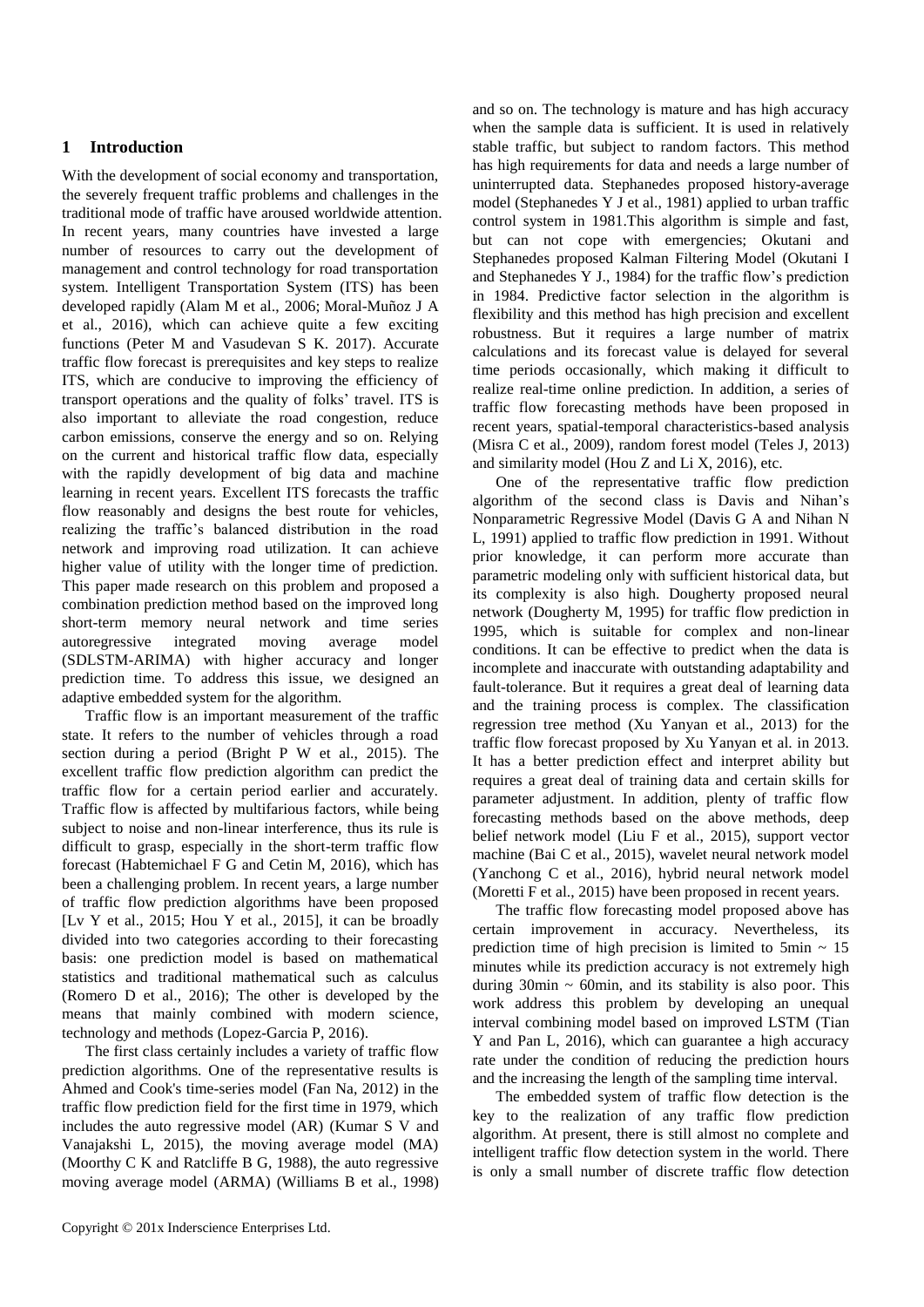systems (Lin H Y et al., 2017), and there is no connection between different detection points. To make the proposed traffic flow prediction algorithm based on machine learning come true. A distributed real-time updating and adaptive traffic flow monitoring system is designed in the work.

The rest of this paper is organized as follows. Section 2 proposes a traffic prediction algorithm based on long shortterm memory (LSTM) neural network. Section 3 presents the design of the adaptive traffic flow prediction embedded system. Section 4 is the experiments of the traffic prediction algorithm. A spatial clustering process on the obtained lighting objects.

## **2 Improvement of LSTM neural network**

#### *2.1 LSTM Neural Network*

The LSTM neural network is a special type of recurrent neural networks (RNN). RNN is an efficient and accurate depth neural network, which has outstanding effect in longterm dependence on data learning. RNN has been applied well in the field of machine translation, pattern recognition and so on. Nevertheless, it has a gradient disappearance problem. The LSTM neural network address this problem in RNN, which is characterized by the ability to learn longterm dependency information.

In the model, if the input sequence is set to  $(x_1, x_2,...,x_T)$  and the state of the hidden layer is set  $\mathfrak{t}_{0}(h_{1}, h_{2},..., h_{T})$ , then at time *t*, there are:

$$
i_{t} = sigmoid(W_{hi}h_{t-1} + W_{xi}X_{t})
$$
\n(1)

$$
f_t = sigmoid(W_{hf}h_{t-1} + W_{hf}X_t)
$$
\n(2)

$$
o_{t} = sigmoid(W_{ho}h_{t-1} + W_{hx}X_{t} + W_{co}c_{t})
$$
\n(3)

$$
c_{t} = f_{t} \odot c_{t} + i_{t} \odot \tanh(W_{hc}h_{t} + W_{xc}X_{t})
$$
\n(4)

$$
h_{i} = o_{i} \odot \tanh(c_{i}) \tag{5}
$$

In the formulas above,  $i_t$  represents input gate,  $f_t$ represents forget gate, *o<sup>t</sup>* represents output gate, *c<sup>t</sup>* represents cell, *W<sup>h</sup>* represents the weight of recursive link, *W<sup>x</sup>* represents the weight from the output layer to the hidden layer, the activation functions are sigmoid and *tanh*.

## *2.2 LSTM Neural Network Based on Self-Adaptive Probabilities*

To address the over-fitting problem of natural network, Hinton proposed a solution named dropout in 2014 (Srivastava N, 2014). The "Dropout" method discards the neural network unit from the network temporarily according to a certain probability during the training process of the depth learning network. That is, dropout randomly selects a part of the neurons, then sets its output as 0, and remains its previous values at the same time. It restores the previous retention value in the next training process, and then randomly selects as well as repeats this process. In this way, the network structure changes in each training process. To avoid the situation that a feature is effective only with the support of the specific characteristics of other features, thus reducing the probability of over-fitting in the training process.

Although Hinton, et al. proposed dropout to reduce the probability of over-fitting. But they do not explore the calculation method further of the key parameter involved in dropout - the probability of selective discarding neurons, while they use the empirical value of 0.5. The reason is that the network structure generated randomly is the most in this case. In recent years, the empirical value is also used in the related applications based on LSTM. To address this problem, the work made a study and proposed the method of calculating the probability value of selective discarding neurons in dropout to improve the self-adaptive over-fitting of LSTM neural network.

In the improved scheme proposed in the work, the probability value of selective discarding neurons is replaced by the traffic data time singularity ratio. The reasons are as follows:

$$
\frac{N_d}{N_j} = \frac{N_q}{N}
$$
\n(6)

$$
N_j = N_d + N_u \tag{7}
$$

It can be deduced from  $(6)$ ,  $(7)$  that:

$$
\frac{N_{qd}}{N_j} \le \frac{N_d}{N_j} \tag{8}
$$

In the formulas above, *N<sup>d</sup>* represents the number of discarded nodes, *N<sup>j</sup>* represents the number of nodes of each layer, *N<sup>q</sup>* represents the number of singular points, N represents the number of all nodes in the single-layer network, *N<sup>u</sup>* represents the number of nodes that is not discarded in the single-layer network, *Nqd* represents the number of nodes in the single-layer network that are both discarded and belong to noise. The improved method proposed in the work can make the probability of selecting the node needed to delete randomly in dropout more reasonable. It is effective to prevent over-fitting problem is more prominent. We name the improved neural network SD-LSTM.

## *2.3 Traffic Flow Predicting Method Based on SDLSTM*

This work applied SDLSTM into traffic flow prediction according to its features of great learning capacity on long term dependence of data and anti-overfitting.

As shown in Figure 1, the traffic flow prediction result is obtained by using the improved LSTM model. From the figure, we can see that most of MAPE values are under 10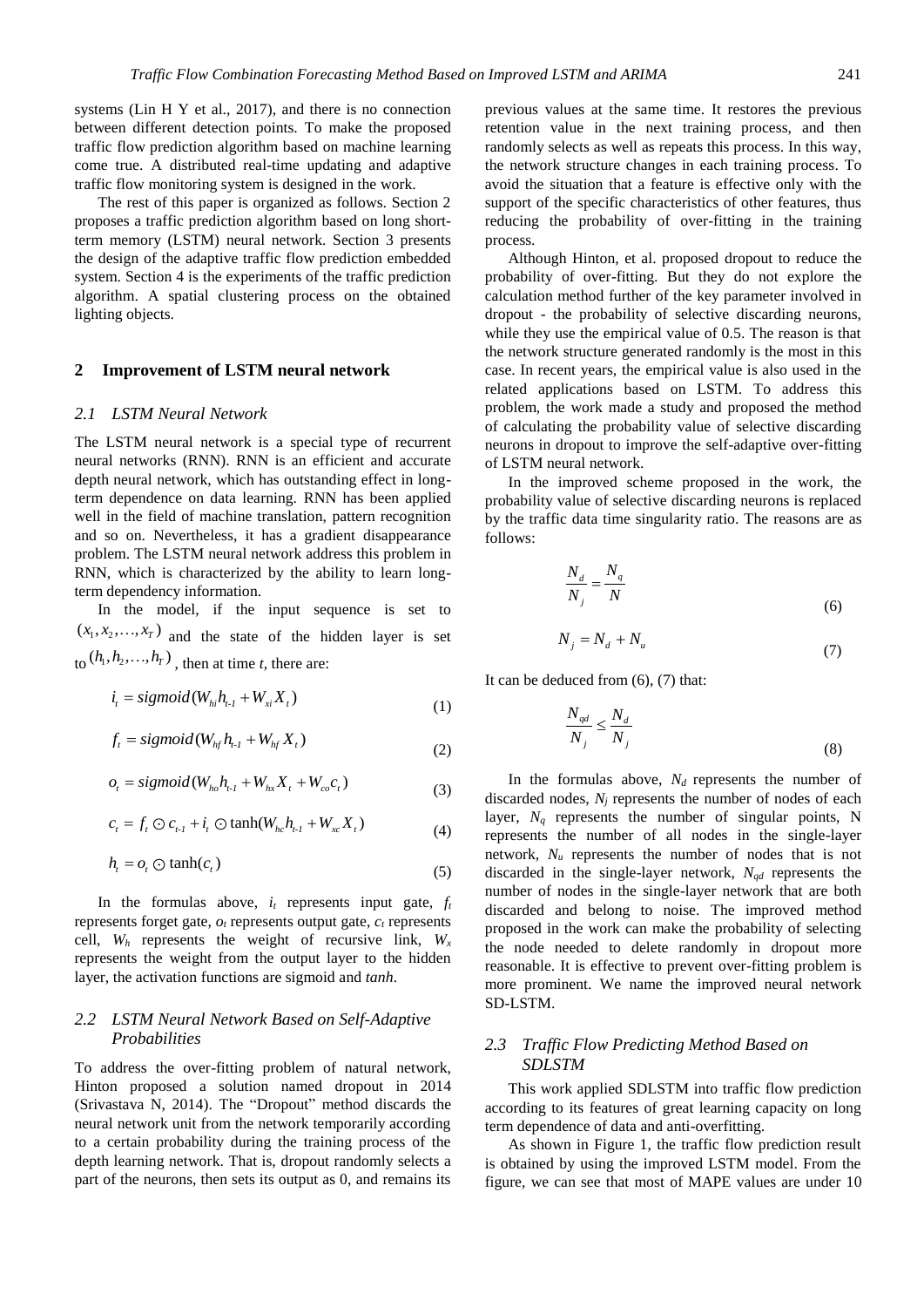in the time of heavy traffic flow. Nevertheless, the traffic flow base of 6 o'clock was high. Aiming at this, SDLSTM-ARIMA model is raised in the work to predict the traffic flow.

**Figure 1** Traffic flow prediction error distribution based on improved LSTM



*2.4 LSTM Neural Network Based on Self-Adaptive Probabilities*

The work found that the main reason led to high the mean absolute percentage error (MAPE) in 6 o'clock is that the traffic flow changed severely during this period. The complicated features and high real time meant that LSTM cannot learn the whole features of this time slot. The work addresses the problem of the non-ideal result of 6 o'clock predication by bringing in traffic flow prediction method based on autoregressive integrated moving average (ARIMA). ARIMA doesn't have the training process of data learning, therefore, it is much more suitable for shorter period prediction. And the result is not ideal in the medium and long-term prediction. Aiming at this problem, the work solved it by combining LSTM and ARIMA with non-equal interval, that is the non-equal interval traffic flow prediction method based on SDLSTM neural network and ARIMA (a.k.a. SDLSTM-ARIMA).

Non-equal interval, that is, in the prediction period of LSTM, regarding 1 hour as unit time; in the prediction period of ARIMA, regarding 15 min as unit time. Under this circumstance, the traffic flow prediction in different periods during one day forms the condition of the combination of non-equal intervals.

The above is all of the methods. To realize it in reality, a comfortable embedded system is indispensable.

## **3 Design of adaptive traffic flow prediction embedded system**

According to the traffic flow prediction algorithm, the design of adaptive traffic flow prediction embedded system is also carried out in this paper.

## *3.1 Working principle and system composition*

The adaptive ability of the embedded system is realized by different traffic flow detection nodes. While we upload the traffic flow prediction model to the corresponding nodes of each embedded monitoring device in the cloud platform, we also upload a data training model. Each monitoring node will continue to upload data to the cloud platform while detecting traffic flow, and continuously train new data to improve the accuracy of the model. The traffic flow characteristics of different nodes are different, so the traffic flow prediction model is different. The embedded system designed by this way not only improves the accuracy of traffic flow prediction, but also realizes self-adaptation to different road traffic conditions. With the increase of the working hours of the embedded devices corresponding to each traffic monitoring node, the traffic data of the monitored road will be increasing, and the accuracy of the traffic flow prediction model trained by it will also increase.

For the hardware implementation of embedded devices, the development board used is raspberry PI 3, the camera used is the Raspberry Pi 3 Camera Module, the cloud platform used is the Ali cloud platform, and the traffic detection algorithm adopted is the vertical virtual detection line algorithm.





As shown in the Figure 2, It is the composition of the embedded system. Camera collects traffic video to the raspberry PI. The raspberry PI transfer data to the cloud platform by the wireless communication modules.

In the design of embedded systems, raspberry PI (RPi) is installed Linux system, python runtime environment already exists. RPi uses an ARM11 CPU running in 700MHZ. RPi can run a complete operating system, such as the common Linux distribution - RPi Distributions, such as Debian. This means that you can use your proficient language (such as Python, Java) and familiar libraries to develop, while running multiple processes in the background is also unstressed. RPi has a more comprehensive interface, and USB-host, RJ45, HDMI, SD card reader and other common interfaces are available. The data processing platform adopted is Storm. The past decade has been a decade of data processing revolutions. MapReduce, Hadoop, and related technologies have allowed us to process more data than ever before. Nevertheless, these data processing technologies are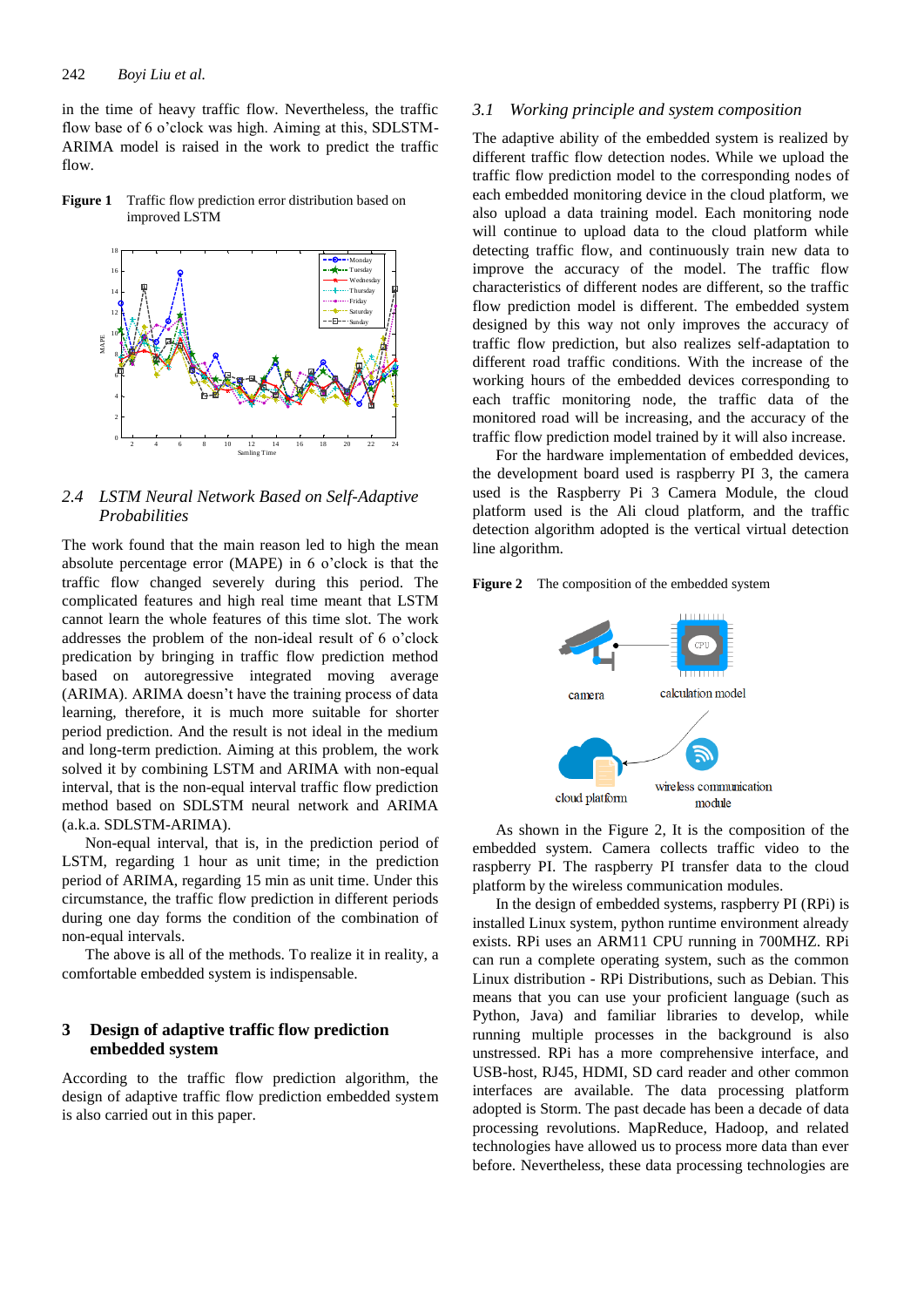not real-time systems—they are not designed for real-time computing.

Therefore, large-scale, real-time data processing has increasingly become a business need. The lack of a "realtime version of Hadoop" has become a huge deficiency in the entire ecosystem of data processing. Storm fills this gap. Before Storm appears, you need to manually maintain a network of real-time processing the message queue (Queues) and message handler (Workers) thereof. The message handler takes a message from the message queue for processing, updates the database, and sends the message to other queues for further processing. Nevertheless, the limitations of this calculation method are too large, complex, not robust, and poor in scalability.

Twitter Storm is a distributed, real-time computing system for streaming computing. It is said to be real-time because of the way Storm handles data: Storm reads data streams directly from middleware and then goes directly to the memory for processing. Unlike Hadoop need to store it in the HDFS distributed file system, and then read into memory for processing punch the HDFS. This processing model of Hadoop is also referred to as "batch" mode. It is obviously suitable for processing large amounts of data that already exists, such as a year of weather data for analysis.

The adaptive traffic flow detection system designed in this paper is a system that needs real-time data processing. It needs to process traffic data in real time and update the database in real time (Srivastava N, 2018). At the same time, the amount of traffic data is very large. These features are all in accordance with the advantages of Storm, therefore, we chose Storm.

The traffic congestion detection algorithm used in the embedded system we designed here is the vertical virtual detection line algorithm (Jieren Cheng et al., 2018). The advantage of this algorithm compared to other algorithms is that it does not require installation of geomagnetic coils and other testing equipment. It can be achieved only by using video processing. In addition, compared with the horizontal virtual detection line algorithm, it can effectively avoid the omission of the vehicle, making the detection result more accurate. In the vertical virtual detection line algorithm, it sets a vertical virtual detection line for traffic flow detection in the middle of the road. Image segmentation based on the hybrid Gaussian model is applied to every frame of video, and then the pixel gray information about vertical detection line in every frame is extracted continuously. The pixel gray distribution of the algorithm detection line is converted into a histogram. When the program loads every frame of the video continuously, the histogram changes continuously. The algorithm calculates the number of sudden changes in the unit time of a histogram as the number of vehicles passing in a unit time.

#### *3.2 Work flow of the system*

Before installing the equipment, we need to upload the traffic forecast model and the data training model to the cloud platform. During the work of the equipment, the camera collects traffic video of the road. Then it uses the

vertical virtual detection line algorithm to detect traffic flow per unit time. After the equipment collects the video data, the data will be uploaded to the cloud platform that has a traffic flow prediction model. The platform carries out the traffic forecast program, we proposed in the paper, predicts the traffic flow data at the next unit time, and returns to the user. At the same time, the new obtained data will be used to train the prediction model and improve the accuracy.

**Figure 3** Data flow diagram of the system



As shown in Figure 3, it is the data flow in the embedded system. Input the traffic video that collected from the camera and output the predation data.

The arrow 1 shows the data transmission process. The data is uploaded to the prediction model in the computing node directly. The mode of transmission is transmitted by wireless network. This is because traffic flow video has been transformed into integer data in embedded systems so the requirement for transmission is low. Each discrete embedded traffic flow detection node is equipped with a wireless communication module. The platform assigns ID numbers of different monitoring points. The data is uploaded to the platform from the monitoring point, and the platform assigns different modules to this data based on its ID. Therefore, the traffic flow data from different detection points can be uploaded to different computing modules in the platform.

The arrow 2 represents a storage module that uploads data to the cloud platform. It can achieve by the wireless model and some new protocols (Tang H et al., 2016). The platform needs to store all traffic data, including previous and the latest ones. For different traffic flow detection nodes, different calculation modules are allocated. Because the traffic data of different nodes are different. This allocation method ensures the adaptive capability at the computing service level of the traffic flow prediction system. The cloud platform is mainly used for data storage, updating, and computing. It needs to receive the traffic flow data from the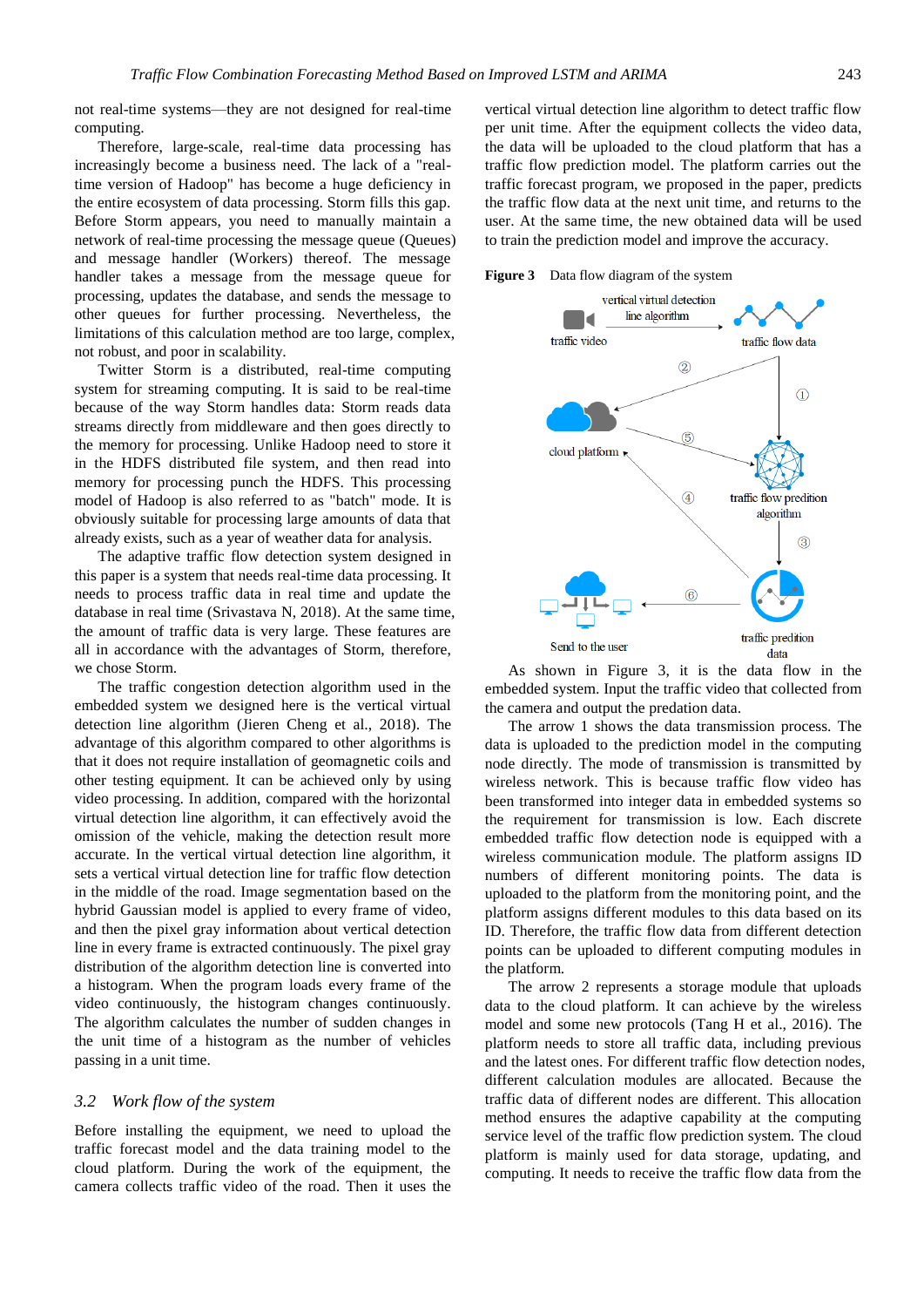detection node in real time and update the traffic flow database of different nodes in real time. At the same time, it is indispensable to allocate the computing resources to the operation of the traffic flow prediction algorithm for different detection nodes. A large part of the computing resources of the platform are used for the training of the prediction models corresponding to each node. It is indispensable to give compute resource supports because each node corresponds to a different traffic flow prediction model.

The arrow 3 shows the prediction model calculates traffic flow data that needs to be predicted. The predation model is the algorithm that is shown in the work before. In the following experiments, it proved to be effective.

The arrow 4 indicates that the predicted data also need to be uploaded to the cloud platform. That is because the calculation model's update not only need the real traffic flow data of this detection monitor, but also need the prediction data. Calculation model updates itself by the real data and the prediction data. It realizes the adaptive ability in the calculated level.

The arrow 5 shows the processing that the cloud platform sends data and assigns computing resources to the calculation models. In this step, we can see the advantage of Storm, it can assign the resource to a large number of different compute models. By using Storm, it ensures that there are enough computing resources for different detection points. The calculation models of different detection points can also update themselves in real time with the support of the Storm.

The arrow 6 means the prediction data spread to all the users of the cloud platform. All the users who have jurisdiction can use the data. It is beneficial to extensibility develop. As an example, the prediction of traffic flow based on the relation between different points at the same time, the traffic flow prediction of the whole city and so on. A large and complete traffic flow data are preserved in an orderly manner, which is of great value.

Compared with other traffic flow prediction embedded systems, the system designed in this paper combines computer vision, machine learning and cloud platform. This embedded system makes the prediction result more accurate. The robustness of the prediction model is gradually improved and it has the ability to adapt the video from different nodes.

Finally, experiments have been conducted to valid correctness and the practicability of our scheduling algorithm.

## **4 Experiment**

## *4.1 Data and environment of the experiment*

The experimental traffic data in the work come from the traffic flow data set published publicly on the official website of British Columbia of Canada (The Ministry of transportation and transportation in British Columbia, 2018). The experiment of the work is implemented by python 3.5.2 language in the 2-core 4-thread, 2.5GHz, 8G memory computer with Linux system (Ubuntu 16.04 64-bit), where the traffic flow is collected every 1 hour.

## *4.2 Result and Analysis of SDLSTM-ARIMA Traffic Flow Prediction*

The formula below shows the method of calculating the MAPE value of the data deviation. As shown in Formula 9:

$$
MAPE = (\sum \frac{X - Y}{N}) \times 100\% \div N
$$
\n(9)

The improved LSTM neural network for data training is used in the experiment, and the MAPE changes in process are shown in Figure 4. The ordinary LSTM neural network method obtained by training is compared with the SDLSTM-ARIMA method proposed in the work, as shown in Figure 5, where the red part of the figure shows the improvement of the accuracy of the prediction after the introduction of the ARIMA model. The result of the comparison proved the effectiveness of SDLSTM-ARIMA.

Finally, the SDLSTM-ARIMA model obtained from the training of the data has been tested in the test data in the experiment. Figure 6 shows the forecast value and the actual value of one day of the results.

**Figure 4** The change of MAPE with epoch during training



**Figure 5** Comparison of predicted scenarios between SDLSTM-AR and LSTM

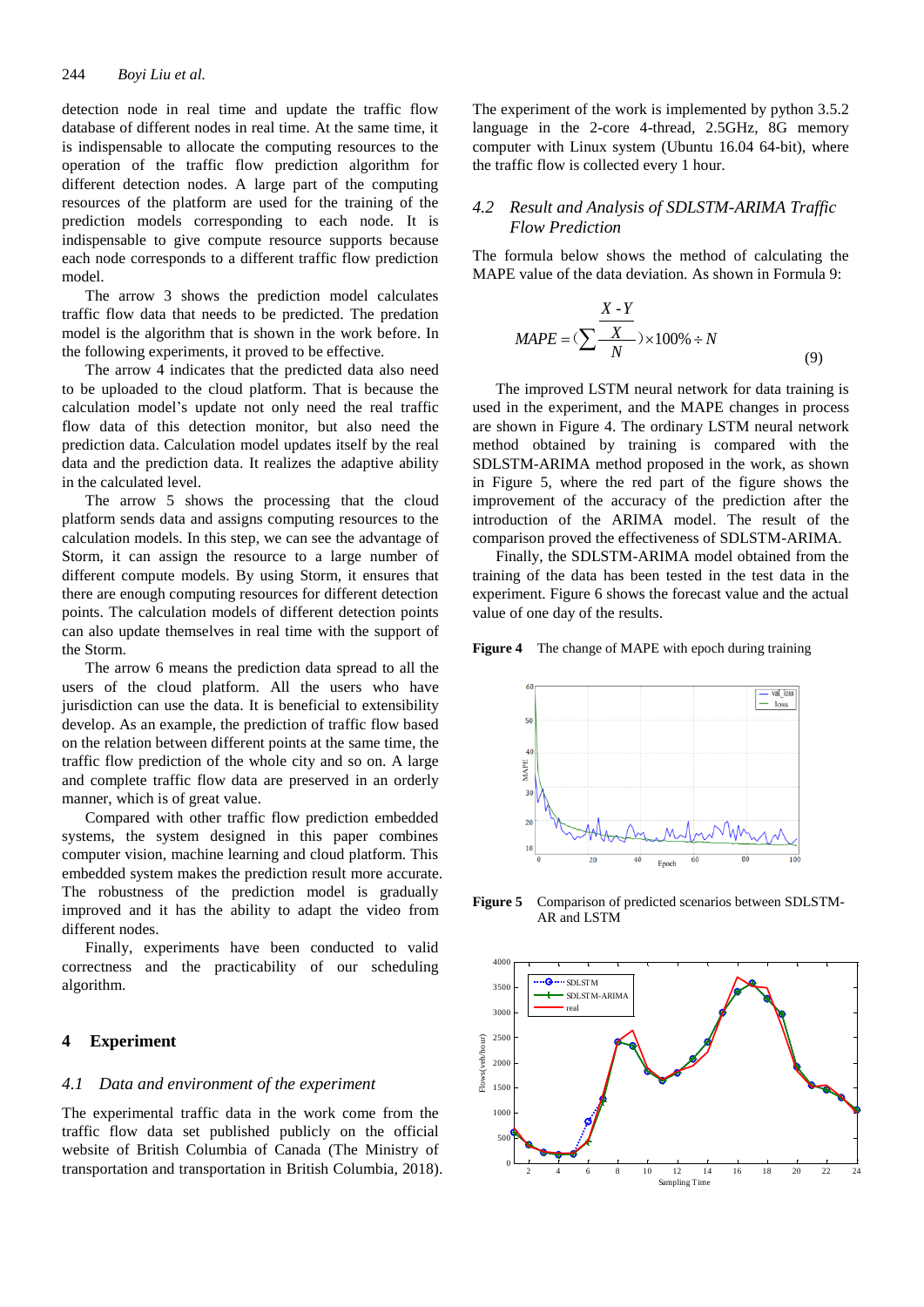



The work compared the SDLSTM-ARIMA method proposed in the work with the commonly used ARIMA prediction method and the latest proposed AR-RBLTFa method (Hou Z and Li X, 2016) by the experiments in the testing data set and training data set. Figure 7 shows the comparison of prediction results between different methods in working days. Figure 8 shows the comparison of prediction results between different methods in non-working days. As can be seen from the figures, compared with the commonly used ARIMA prediction method, AR-RBLTFa method and SDLSTM-ARIMA have higher accuracy.

**Figure 7** Comparison of experimental results of different methods of working days



**Figure 8** Comparison of experimental results of different methods of non-working days



The accuracy rate in the experiment is: SDLSTM- $ARIMA > AR-RBLTFa > ARIMA$  (as illustrated in Figure 8). Experiments show that the SDLSTM is effective and accurate.

#### **5 Conclusion**

The work addresses the problem that the traffic flow prediction algorithm cannot reach ideal result in the medium and long-time slot by developing the LSTM neural network. SDLSTM method is put forward. This work defined the calculation method of time singularity ratio of the traffic flow firstly, improved LSTM neural network and put forward the probability values of selectively discarding neurons of the dropout model by using time singularity ratio as self-adaptive data environment to deal with the problem of over-fitting in LSTM neural network and achieve adaptivity of the traffic flow data set. Then, this work applied SDLSTM neural network in the traffic flow prediction. At last, we verified the method by experiments and compared it with other methods. The result shows that SDLSTM-ARIMA proposed in this paper has higher accuracy and stability. This method converts the traffic big data to practical value by using big data technology and machine learning. And it has broad application prospects. We also designed an embedded system. The system combined with raspberry PI, cloud platforms, camera. We use Storm to achieve real time and [distributed](file:///C:/Users/ethan/Documents/4_è½¯ä»¶/003_æœ‰é�) computation. This system can adopt different monitoring points and update the calculation model in real time. Combined with the traffic flow prediction algorithm and the self-adapting embedded system, we can get more accurate traffic flow prediction.

## **Acknowledgments**

This work was supported by the National Natural Science Foundation of China (Project No. 61762033, 61363071, 61471169); the National Natural Science Foundation of Hainan (Project No. 617048, 2018CXTD333); Hunan Province Education Science Planning Funds (Project No. XJK011BXJ004); Hainan University Doctor Start Fund Project (Project No. kyqd1328); Hainan University Youth Fund Project (Project No. qnjj1444); State Key Laboratory of Marine Resource Utilization in the South China Sea, Hainan University; College of Information Science & Technology, Hainan University; Nanjing University of Information Science & Technology (NUIST); National Training Programs of Innovation and Entrepreneurship for Undergraduates (Project No. 201610589002). A Project Funded by the Priority Academic Program Development of Jiangsu Higher Education Institutions; and the Jiangsu Collaborative Innovation Center on Atmospheric Environment and Equipment Technology.